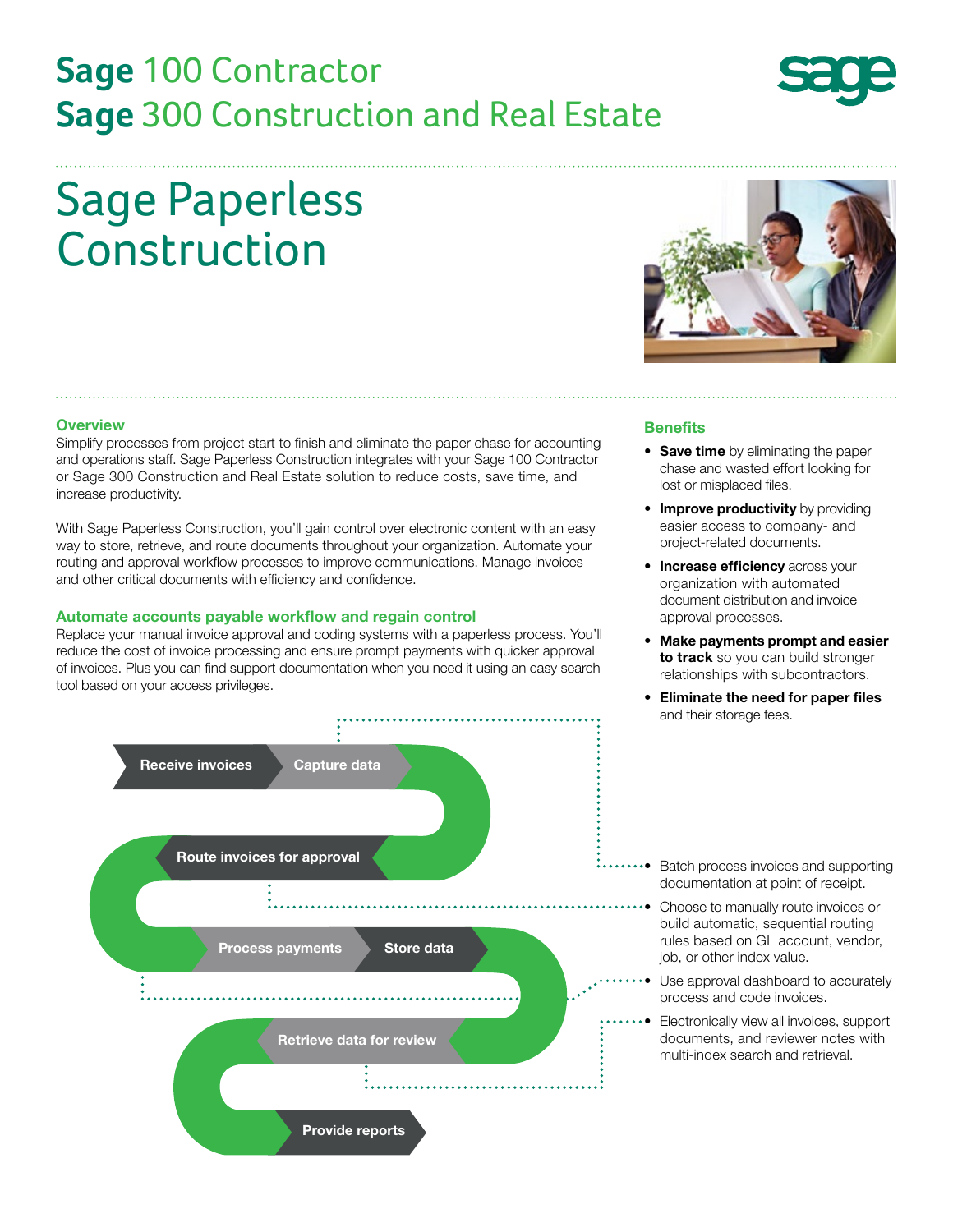## **Sage** 100 Contractor **Sage** 300 Construction and Real Estate

#### **Store and protect your documents so you can find them when you need them most**

Centralize all your vital business content in one secure location. Index, protect, and manage content so you can find documents in a snap.

#### **Capture**

Capture, upload, or import any type of document from any location. You can use send to functionality in Microsoft® Office, XML import, forms capture, and much more.











**Network file import Print capture** 



### **Index and store**

Define document types and indexes and securely store documents on any network drive or device. You can also look up and backfill index values from external databases.

#### **Retrieve**

Easily retrieve images using any combination of index fields, keyword search, or user-defined folder view. Content is protected by document- and index-level security.



**Maintain revision history**



**See audit trail**



**Link transactions with electronic content using SAP® Crystal Reports**

#### **Route documents automatically across your organization and increase productivity**

Store and distribute documents to company employees electronically using predefined rules. Establish return dates, monitor route progress, and review status of routed content. You can route one or multiple documents at a time and even recall content as needed.